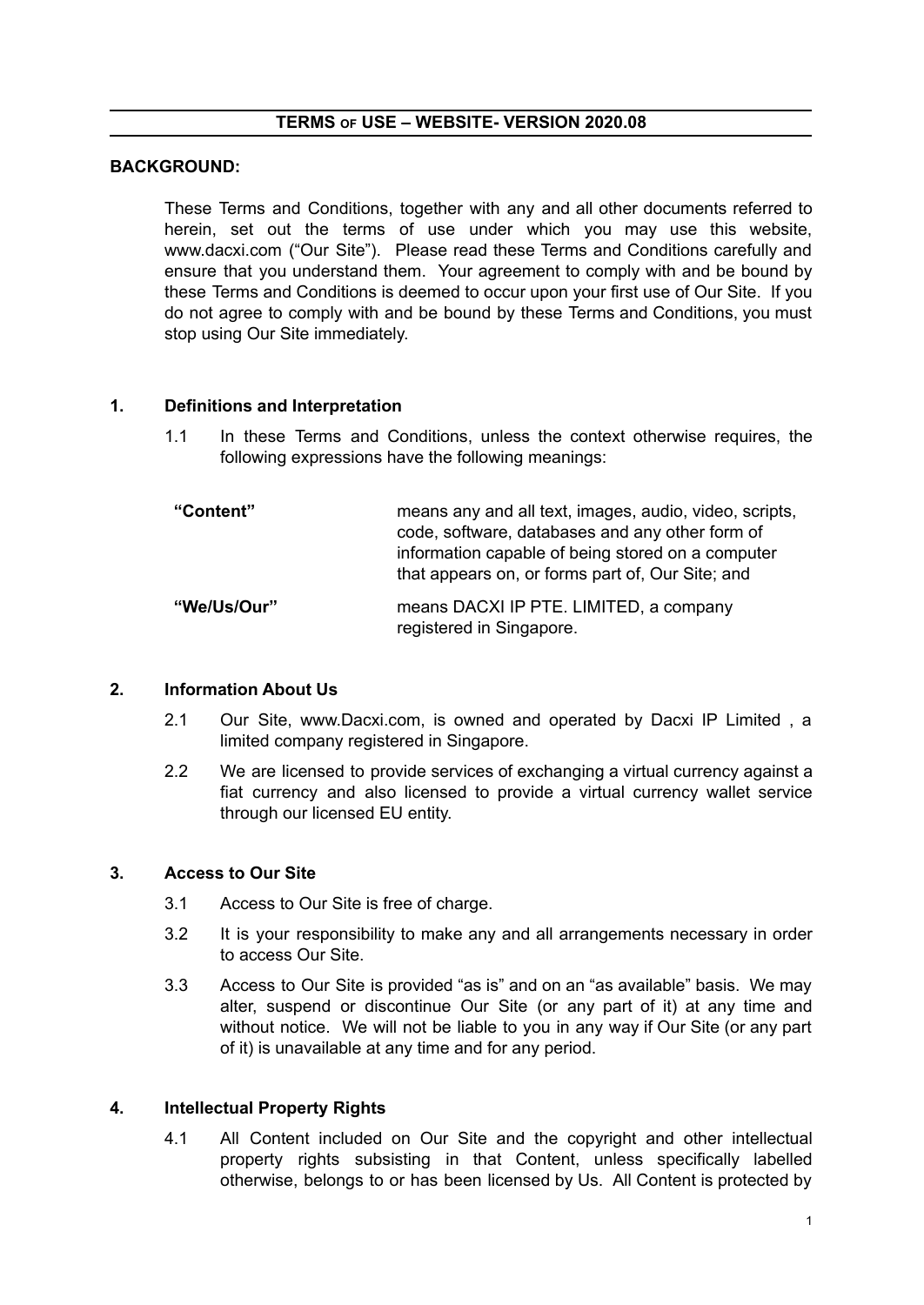applicable International intellectual property laws and treaties.

- 4.2 Subject to sub-Clause**[**s**]** 4.3 **[**and 4.6**]** you may not reproduce, copy, distribute, sell, rent, sub-licence, store, or in any other manner re-use Content from Our Site unless given express written permission to do so by Us.
- 4.3 You may:
	- 4.3.1 Access, view and use Our Site in a web browser (including any web browsing capability built into other types of software or app);
	- 4.3.2 Download Our Site (or any part of it) for caching;
	- 4.3.3 Print **[**one copy of any**]** page**[**s**]** from Our Site;
	- 4.3.4 Download extracts from pages on Our Site; and
	- 4.3.5 Save pages from Our Site for later and/or offline viewing.
- 4.4 Our status as the owner and author of the Content on Our Site (or that of identified licensors, as appropriate) must always be acknowledged.
- 4.5 You may not use any Content saved or downloaded from Our Site for commercial purposes without first obtaining a licence from Us (or our licensors, as appropriate) to do so. This does not prohibit the normal access, viewing and use of Our Site for general information purposes whether by business users or consumers.
- 4.6 Nothing in these Terms and Conditions limits or excludes the provisions of Chapter III of the Copyrights, Designs and Patents Act 1988 'Acts Permitted in Relation to Copyright Works', covering in particular the making of temporary copies; research and private study; the making of copies for text and data analysis for non-commercial research; criticism, review, quotation and news reporting; caricature, parody or pastiche; and the incidental inclusion of copyright material.

# **5. Links to Our Site**

- 5.1 You may link to Our Site provided that:
	- 5.1.1 You do so in a fair and legal manner;
	- 5.1.2 You do not do so in a manner that suggests any form of association, endorsement or approval on Our part where none exists;
	- 5.1.3 You do not use any logos or trademarks displayed on Our Site without Our express written permission; and
	- 5.1.4 You do not do so in a way that is calculated to damage Our reputation or to take unfair advantage of it.
- 5.2 You may not link to any page other than the homepage of Our Site, [www.dacxi.com.](http://www.dacxi.com) Deep-linking to other pages requires Our express written permission.
- 5.3 Framing or embedding of Our Site on other websites is not permitted without Our express written permission. Please contact Us at hello@dacxi.com for further information.
- 5.4 You may not link to Our Site from any other site the main content of which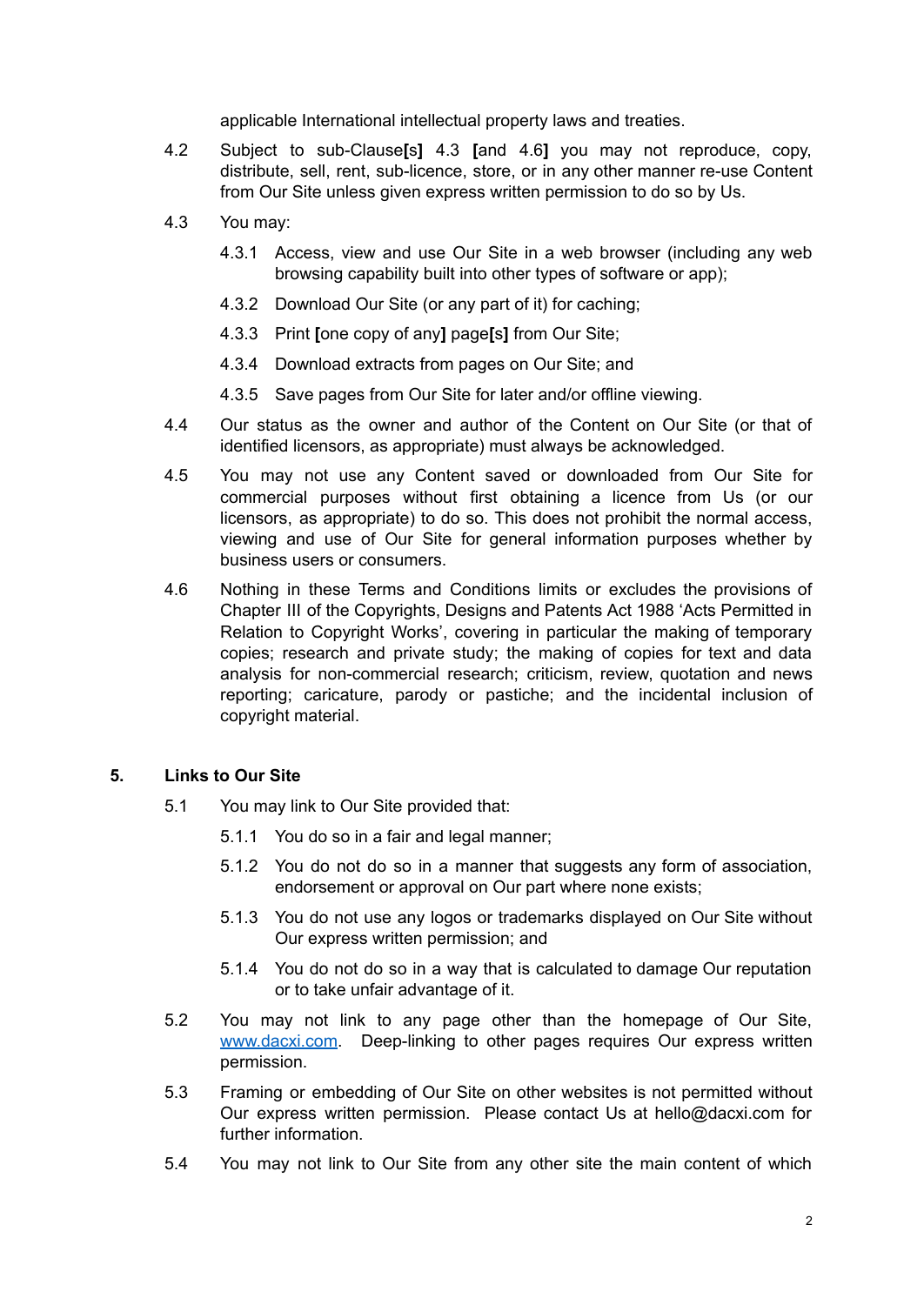contains material that:

- 5.4.1 is sexually explicit;
- 5.4.2 is obscene, deliberately offensive, hateful or otherwise inflammatory;
- 5.4.3 promotes violence;
- 5.4.4 promotes or assists in any form of unlawful activity;
- 5.4.5 discriminates against, or is in any way defamatory of, any person, group or class of persons, race, sex, religion, nationality, disability, sexual orientation, or age;
- 5.4.6 is intended or is otherwise likely to threaten, harass, annoy, alarm, inconvenience, upset, or embarrass another person;
- 5.4.7 is calculated or is otherwise likely to deceive another person;
- 5.4.8 is intended or otherwise likely to infringe (or threaten to infringe) another person's right to privacy;
- 5.4.9 misleadingly impersonates any person or otherwise misrepresents the identity or affiliation of a particular person in a way that is calculated to deceive (obvious parodies are not included in this definition provided that they do not fall within any of the other provisions of this sub-Clause 5.4);
- 5.4.10 implies any form of affiliation with Us where none exists;
- 5.4.11 infringes, or assists in the infringement of, the intellectual property rights (including, but not limited to, copyright, trade marks and database rights) of any other party; or
- 5.4.12 is made in breach of any legal duty owed to a third party including, but not limited to, contractual duties and duties of confidence.
- 5.5 The content restrictions in sub-Clause 5.4 do not apply to content submitted to sites by other users provided that the primary purpose of the site accords with the provisions of sub-Clause 5.4. You are not, for example, prohibited from posting links on general-purpose social networking sites merely because another user may post such content. You are, however, prohibited from posting links on websites which focus on or encourage the submission of such content from users.

### **6. Links to Other Sites**

Links to other sites may be included on Our Site. Unless expressly stated, these sites are not under Our control. We neither assume nor accept responsibility or liability for the content of third party sites. The inclusion of a link to another site on Our Site is for information only and does not imply any endorsement of the sites themselves or of those in control of them.

### **7. Disclaimers**

7.1 Nothing on Our Site constitutes advice on which you should rely. It is provided for general information purposes only. Professional or specialist advice should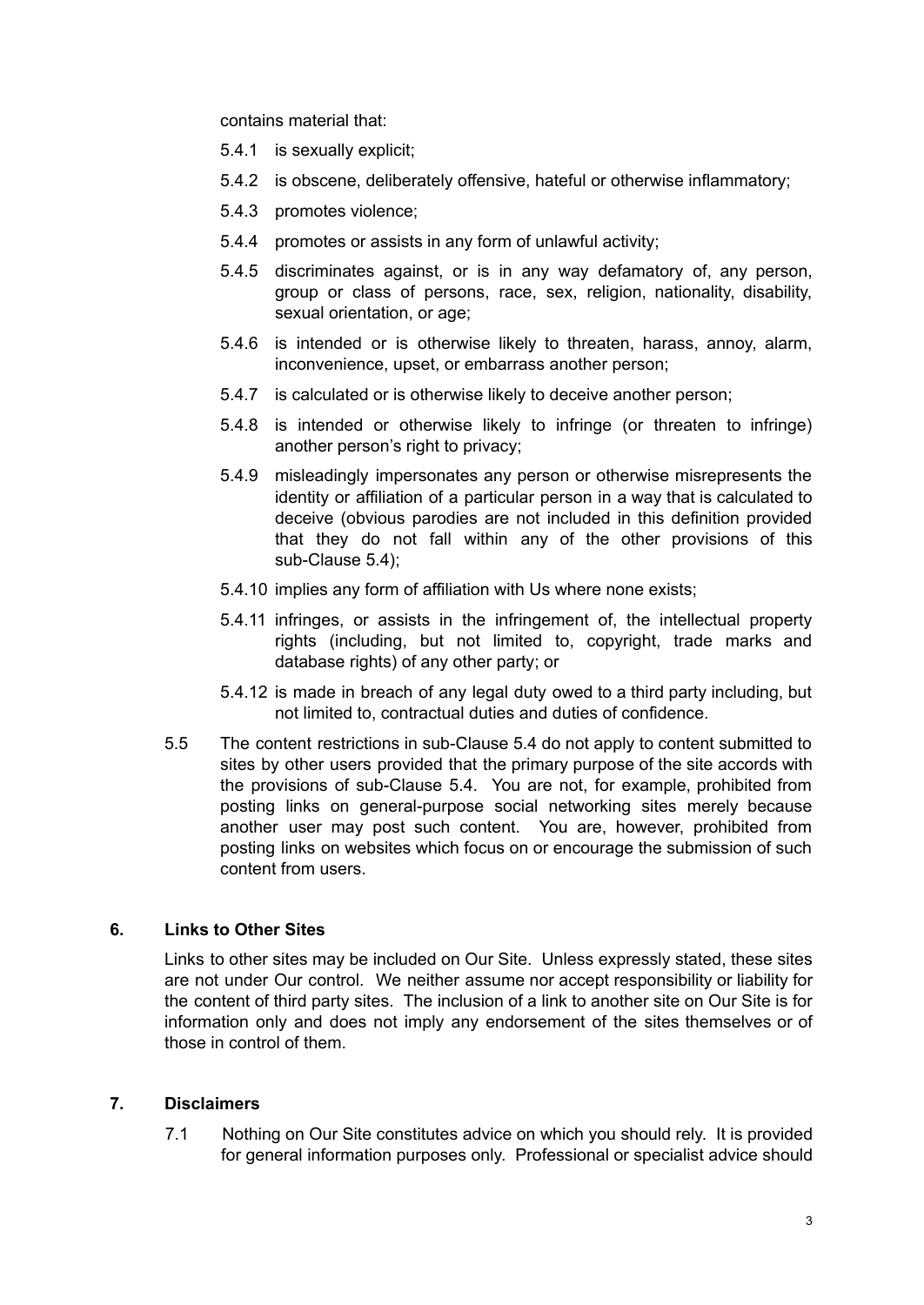always be sought before taking any action relating to buying cryptocurrencies.

- 7.2 Insofar as is permitted by law, We make no representation, warranty, or guarantee that Our Site will meet your requirements, that it will not infringe the rights of third parties, that it will be compatible with all software and hardware, or that it will be secure.
- 7.3 We make reasonable efforts to ensure that the Content on Our Site is complete, accurate, and up-to-date. We do not, however, make any representations, warranties or guarantees (whether express or implied) that the Content is complete, accurate, or up-to-date.

### **8. Our Liability**

- 8.1 To the fullest extent permissible by law, We accept no liability to any user for any loss or damage, whether foreseeable or otherwise, in contract, tort (including negligence), for breach of statutory duty, or otherwise, arising out of or in connection with the use of (or inability to use) Our Site or the use of or reliance upon any Content included on Our Site.
- 8.2 To the fullest extent permissible by law, We exclude all representations, warranties, and guarantees (whether express or implied) that may apply to Our Site or any Content included on Our Site.
- 8.3 If you are a business user, We accept no liability for loss of profits, sales, business or revenue; loss of business opportunity, goodwill or reputation; loss of anticipated savings; business interruption; or for any indirect or consequential loss or damage.
- 8.4 We exercise all reasonable skill and care to ensure that Our Site is free from viruses and other malware. We accept no liability for any loss or damage resulting from a virus or other malware, a distributed denial of service attack, or other harmful material or event that may adversely affect your hardware, software, data or other material that occurs as a result of your use of Our Site (including the downloading of any Content from it) or any other site referred to on Our Site.
- 8.5 We neither assume nor accept responsibility or liability arising out of any disruption or non-availability of Our Site resulting from external causes including, but not limited to, ISP equipment failure, host equipment failure, communications network failure, natural events, acts of war, or legal restrictions and censorship.
- 8.6 Nothing in these Terms and Conditions excludes or restricts Our liability for fraud or fraudulent misrepresentation, for death or personal injury resulting from negligence, or for any other forms of liability which cannot be excluded or restricted by law. For full details of consumers' legal rights, including those relating to digital content, please contact your local Citizens' Advice Bureau or Trading Standards Office.

### **9. Viruses, Malware and Security**

9.1 We exercise all reasonable skill and care to ensure that Our Site is secure and free from viruses and other malware.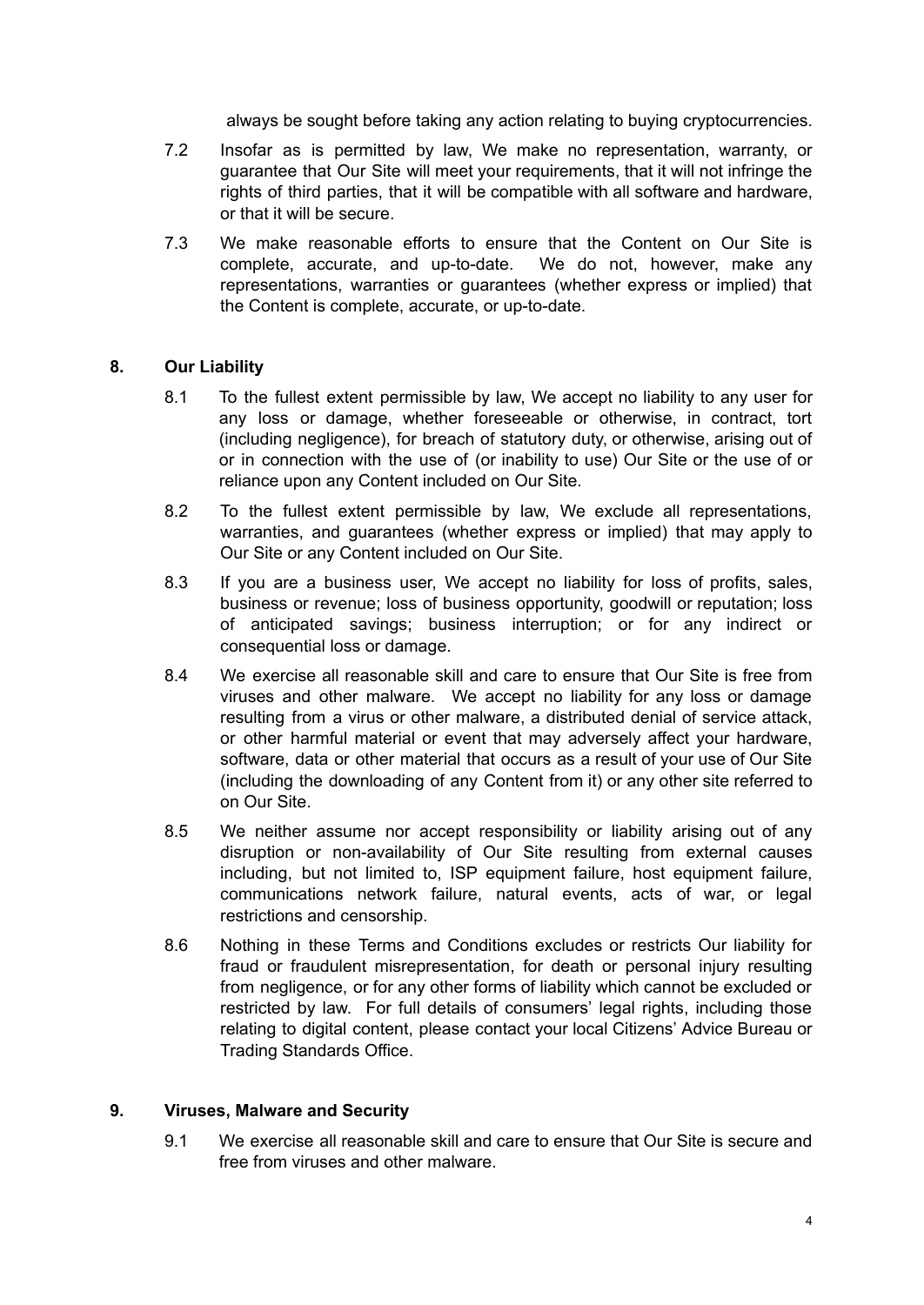- 9.2 You are responsible for protecting your hardware, software, data and other material from viruses, malware, and other internet security risks.
- 9.3 You must not deliberately introduce viruses or other malware, or any other material which is malicious or technologically harmful either to or via Our Site.
- 9.4 You must not attempt to gain unauthorised access to any part of Our Site, the server on which Our Site is stored, or any other server, computer, or database connected to Our Site.
- 9.5 You must not attack Our Site by means of a denial of service attack, a distributed denial of service attack, or by any other means.
- 9.6 By breaching the provisions of sub-Clauses 9.3 to 9.5 you may be committing a criminal offence under the Computer Misuse Act 1990. Any and all such breaches will be reported to the relevant law enforcement authorities and We will cooperate fully with those authorities by disclosing your identity to them. Your right to use Our Site will cease immediately in the event of such a breach.

#### **10. Acceptable Usage Policy**

- 10.1 You may only use Our Site in a manner that is lawful. Specifically:
	- 10.1.1 you must ensure that you comply fully with any and all local, national or international laws and/or regulations;
	- 10.2.1 you must not use Our Site in any way, or for any purpose, that is unlawful or fraudulent;
	- 10.2.2 you must not use Our Site to knowingly send, upload, or in any other way transmit data that contains any form of virus or other malware, or any other code designed to adversely affect computer hardware, software, or data of any kind; and
	- 10.2.3 you must not use Our Site in any way, or for any purpose, that is intended to harm any person or persons in any way.
- 10.3 We reserve the right to suspend or terminate your access to Our Site if you materially breach the provisions of this Clause 10 or any of the other provisions of these Terms and Conditions. Specifically, We may take one or more of the following actions:
	- 10.3.1 suspend, whether temporarily or permanently, your right to access Our Site;
	- 10.3.2 issue you with a written warning;
	- 10.3.3 take legal proceedings against you for reimbursement of any and all relevant costs on an indemnity basis resulting from your breach;
	- 10.3.4 take further legal action against you as appropriate;
	- 10.3.5 disclose such information to law enforcement authorities as required or as We deem reasonably necessary; and/or
	- 10.3.6 any other actions which We deem reasonably appropriate (and lawful).
- 10.4 We hereby exclude any and all liability arising out of any actions (including, but not limited to those set out above) that We may take in response to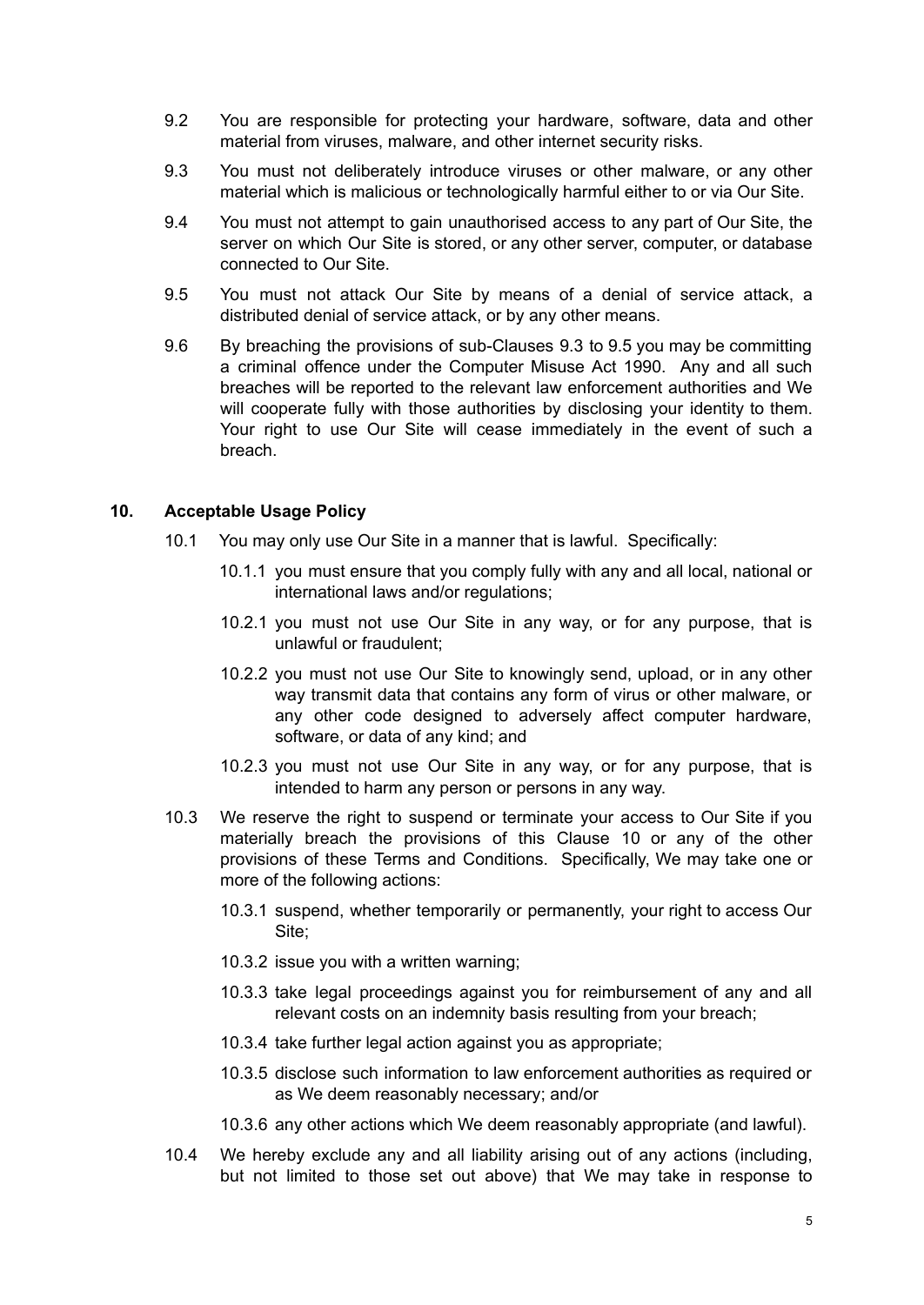breaches of these Terms and Conditions.

# **11. Privacy Policy**

Use of Our Site is also governed by our Privacy Policy, available on our website. These policies are incorporated into these Terms and Conditions by this reference.

# **12. Changes to these Terms and Conditions**

- 12.2 We may alter these Terms and Conditions at any time. Any such changes will become binding on you upon your first use of Our Site after the changes have been implemented. You are therefore advised to check this page from time to time.
- 12.3 In the event of any conflict between the current version of these Terms and Conditions and any previous version(s), the provisions current and in effect shall prevail unless it is expressly stated otherwise.

# **13. Contacting Us**

To contact Us, please email Us at hello@dacxi.com.

# **14. Data Protection**

- 14.2 All personal information that We may use will be collected, processed, and held in accordance with the provisions of EU Regulation 2016/679 General Data Protection Regulation ("GDPR") and your rights under the GDPR.
- 14.3 For complete details of Our collection, processing, storage, and retention of personal data including, but not limited to, the purpose(s) for which personal data is used, the legal basis or bases for using it, details of your rights and how to exercise them, and personal data sharing (where applicable), please refer to Our Privacy Policy

### **15. Law and Jurisdiction**

- 15.2 These Terms and Conditions, and the relationship between you and Us (whether contractual or otherwise) shall be governed by, and construed in accordance with the law of Singapore.
- 15.3 If you are a consumer, you will benefit from any mandatory provisions of the law in your country of residence. Nothing in Sub-Clause 16.1 above takes away or reduces your rights as a consumer to rely on those provisions.
- 15.4 If you are a consumer, any dispute, controversy, proceedings or claim between you and Us relating to these Terms and Conditions, or the relationship between you and Us (whether contractual or otherwise) shall be subject to the jurisdiction of the courts of Singapore. However, in the case of arbitration, parties can decide to convene dispute resolution in a separate and convenient jurisdiction.
- 15.5 If you are a business, any disputes concerning these Terms and Conditions,